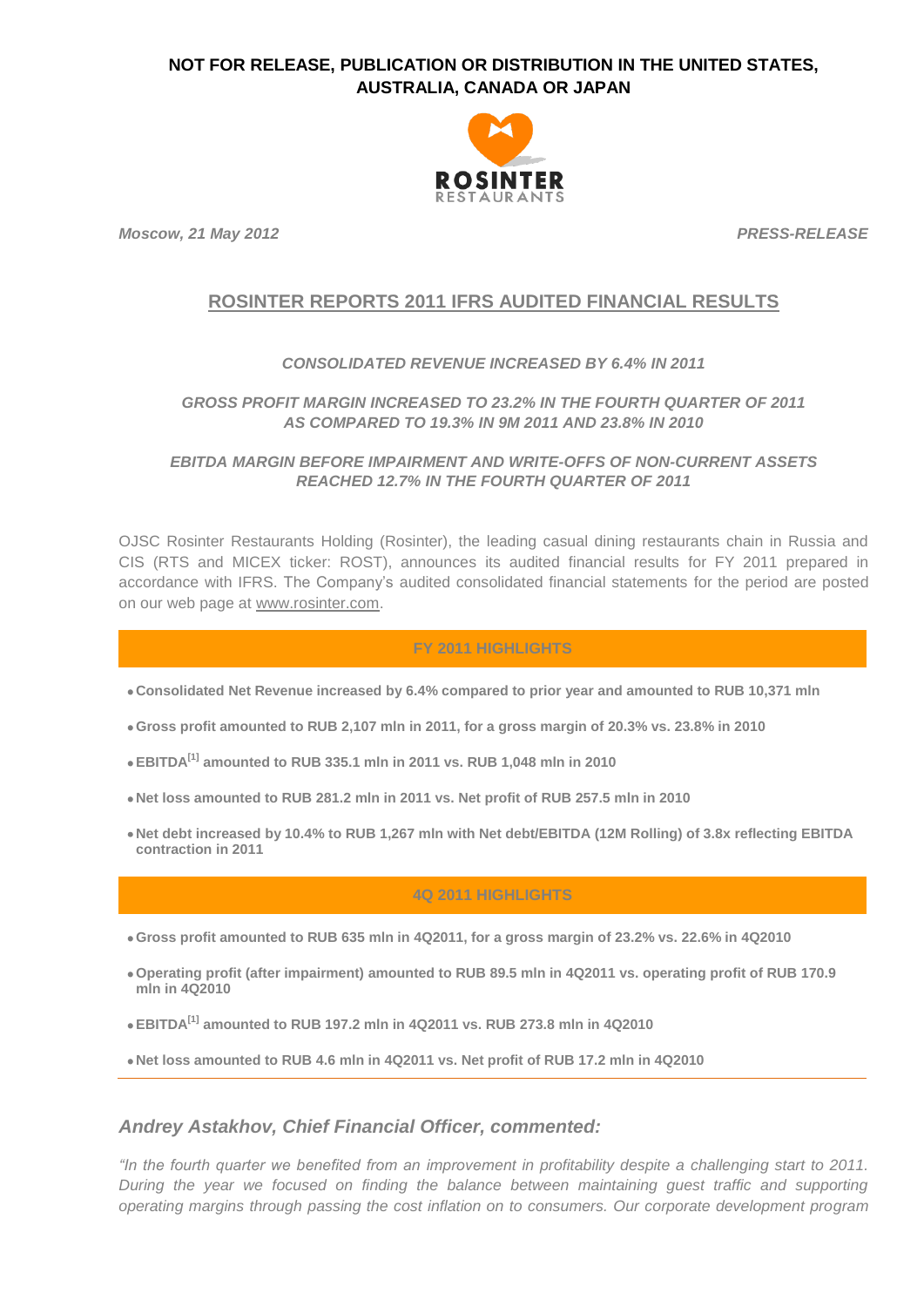*was slowed-down in the short-run in order to revise site selection process, increase success rate and return on investments. Also it was a year of strengthening of our management team and realigning internal processes.* 

*Our sales and traffic were under pressure in 2011. Despite step-by-step menu price increases our traffic in comparable stores trended downwards since the second quarter, and only in December we have seen signs of trend reversal. Average check increase has offset this traffic decline and overall sales growth in comparable stores amounted to 1.6%. In addition to that, a growing contribution of recently opened stores resulted in an increase of consolidated revenue of corporate outlets by 7.3% in 2011.*

*In the first half and especially in the first quarter of the year our operating performance was affected by higher than expected food inflation, labor inflation and changes in social taxes. We implemented gradual price revisions as not to adversely affect traffic flow. In addition to price increases we initiated a new program on store level labor productivity and tightened control on procurement and competitive suppliers selection process. This brought clear results with gross profit margin increasing to 23.2% in the fourth quarter (as compared to 17.2% in the first quarter), which was greater than the gross profit margin in the same period of 2010.*

*Our results in 2011 were negatively affected by impairment provisions of 265 million rubles and store closure related write-offs of non-current assets of 184 million rubles. Our EBITDA margin before such non-cash items as impairments and non-current assets write-offs was steadily growing. In the fourth quarter it reached 12.7% as compared to 8.3% in the third quarter, 4.4% in the first half of 2011 and 11.7% in 2010.*

*It was decided to slow-down corporate expansion in 2011 and focus on development of our core business, while giving full support to franchise expansion with 25 gross franchise openings. In order to increase our success rate and return on investments we have implemented new site search, selection and approval process. As a result some of the previously approved locations were postponed or even canceled and in total we have opened 17 new corporate restaurants in 2011. At the same time we optimized our corporate portfolio by exiting non-core and low-performing locations. Although the restaurant portfolio optimization process had some negative impact in overall store count, it made a positive impact on shareholders' value given its positive effects on the company cash-flow and consolidated financial results. Accounting for closures, our restaurant count grew from 362 to 382 outlets by the end of 2011. We have also expanded our geographical coverage by opening first outlets in Irkutsk, Kemerovo, Baku (Azerbaijan) and Sevastopol (Ukraine).*

*Going forward we will focus on providing high quality guest experience and implementing new strategic initiatives that will help us further improve operating performance and sales trends. Our marketing activities in 2012 will include new promotional campaigns, attractive menu offerings and greater usage of digital advertising. We will also continue our strategy of selecting top-quality locations for both corporate and franchise development."*

*\* \* \**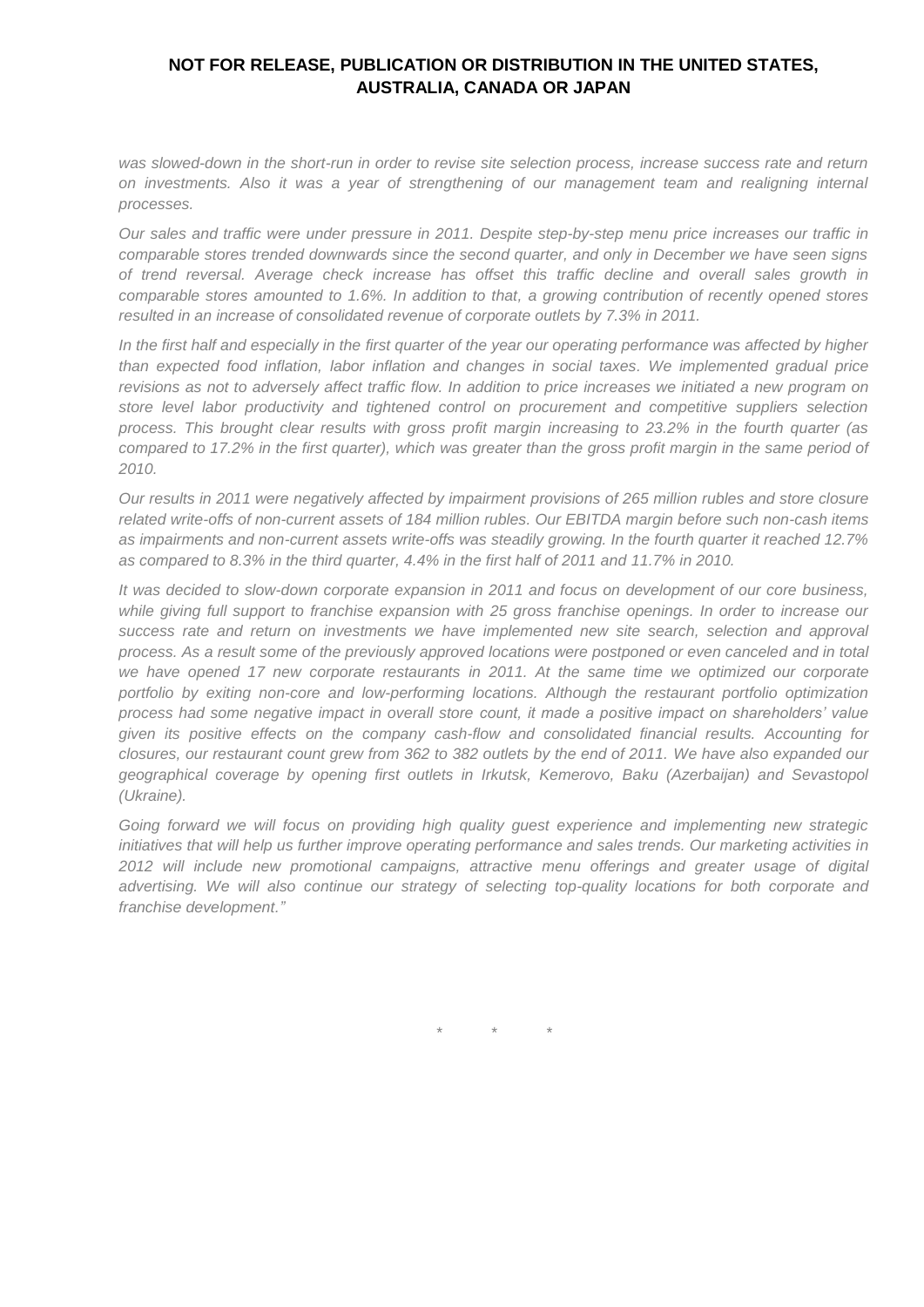#### *Income Statement Summary*

| (RUB thousand)                                                                                          | 1H 2011                                        |                                 | 3Q 2011                                   |                                 | 4Q 2011                                   |                                 | FY 2011                                        |                                 | FY 2010                                            |                                 |
|---------------------------------------------------------------------------------------------------------|------------------------------------------------|---------------------------------|-------------------------------------------|---------------------------------|-------------------------------------------|---------------------------------|------------------------------------------------|---------------------------------|----------------------------------------------------|---------------------------------|
| Net revenue<br>Incl. Revenue from restaurants<br>Incl. Revenue from franchising                         | 5 069 495<br>4 828 463<br>158 866              | 100,0%<br>95,2%<br>3.1%         | 2 565 696<br>2 446 797<br>78 209          | 100,0%<br>95,4%<br>3,0%         | 2 735 593<br>2 599 958<br>79 808          | 100,0%<br>95,0%<br>2,9%         | 10 370 784<br>9 875 218<br>316 883             | 100,0%<br>95,2%<br>3.1%         | 9745948<br>9 202 826<br>270 597                    | 100,0%<br>94,4%<br>2,8%         |
| <b>Cost of Sales</b><br>Incl. Food and beverages<br>Incl. Payroll and related taxes<br>Incl. Materials  | 4 161 334<br>1 217 221<br>1 225 831<br>171 792 | 82.1%<br>24,0%<br>24,2%<br>3.4% | 2 000 801<br>578 549<br>533 047<br>73 168 | 78.0%<br>22,5%<br>20,8%<br>2,9% | 2 100 366<br>630 279<br>546 062<br>81 388 | 76.8%<br>23,0%<br>20,0%<br>3.0% | 8 262 501<br>2 426 049<br>2 304 940<br>326 348 | 79.7%<br>23,4%<br>22,2%<br>3.1% | 7 428 240<br>2 2 2 9 2 9 1<br>2 019 813<br>241 660 | 76,2%<br>22,9%<br>20,7%<br>2.5% |
| <b>Gross profit</b>                                                                                     | 908 161                                        | 17,9%                           | 564 895                                   | 22,0%                           | 635 227                                   | 23,2%                           | 2 108 283                                      | 20.3%                           | 2 317 708                                          | 23,8%                           |
| SG&A expenses                                                                                           | 809 925                                        | 16,0%                           | 398 642                                   | 15,5%                           | 333 917                                   | 12,2%                           | 1 542 484                                      | 14,9%                           | 1 498 361                                          | 15,4%                           |
| Start-up expenses for new stores                                                                        | 57 034                                         | 1.1%                            | 31 247                                    | 1,2%                            | 36 766                                    | 1,3%                            | 125 047                                        | 1,2%                            | 51 933                                             | 0.5%                            |
| Other operating income                                                                                  | (17026)                                        | $-0.3%$                         | (17047)                                   | $-0.7%$                         | (8517)                                    | $-0.3%$                         | (42590)                                        | $-0.4%$                         | (44882)                                            | $-0.5%$                         |
| Other operating expenses<br>Incl. Loss on disposal of non-current assets                                | 131 137<br>89 615                              | 2.6%<br>1,8%                    | 49 109<br>3849                            | 1,9%<br>0.2%                    | 123 318<br>90 974                         | 4,5%<br>3,3%                    | 303 564<br>184 438                             | 2,9%<br>1,8%                    | 171 971<br>99 440                                  | 1.8%<br>1.0%                    |
| Losses/(Gains) from impairment                                                                          | 191 082                                        | 3.8%                            | 13702                                     | 0.5%                            | 60 241                                    | 2,2%                            | 265 025                                        | 2.6%                            | (3884)                                             | 0.0%                            |
| <b>Operating (loss)/profit</b>                                                                          | (263991)                                       | -5,2%                           | 89 24 2                                   | 3.5%                            | 89 502                                    | 3.3%                            | (85247)                                        | $-0.8%$                         | 644 209                                            | 6,6%                            |
| Financial expenses, net<br>Foreign exchange losses, net<br>Share of (gains)/losses of JV and associates | 70 093<br>35 792<br>(498)                      | 1.4%<br>0.7%<br>0.0%            | 57 481<br>(15314)<br>(315)                | 2,2%<br>$-0.6%$<br>0.0%         | 56 404<br>2 6 9 2<br>1619                 | 2.1%<br>0.1%<br>0.1%            | 183 978<br>23 170<br>806                       | 1.8%<br>0.2%<br>0.0%            | 242 311<br>19 130<br>21 873                        | 2.5%<br>0.2%<br>0.2%            |
| (Loss)/Profit before tax                                                                                | (369 378)                                      | $-7,3%$                         | 47 390                                    | 1,8%                            | 28 787                                    | 1,1%                            | (293 201)                                      | $-2,8%$                         | 360 895                                            | 3,7%                            |
| Income tax (benefit)/expense                                                                            | (47868)                                        | $-0.9%$                         | 2 4 8 5                                   | 0.1%                            | 33 388                                    | 1,2%                            | (11995)                                        | $-0.1%$                         | 103 355                                            | 1.1%                            |
| Net (loss)/profit                                                                                       | (321 510)                                      | $-6,3%$                         | 44 905                                    | 1,8%                            | (4601)                                    | $-0.2%$                         | (281 206)                                      | $-2,7%$                         | 257 540                                            | 2,6%                            |
| Operating (loss)/profit<br>Depreciation and amortization<br>EBITDA <sup>[1]</sup>                       | (263991)<br>206 813<br>(57178)                 | $-5.2%$<br>4,1%<br>$-1,1%$      | 89 24 2<br>105 848<br>195 090             | 3,5%<br>4,1%<br>7,6%            | 89 502<br>107 729<br>197 231              | 3,3%<br>3,9%<br>7,2%            | (85 247)<br>420 390<br>335 143                 | $-0.8%$<br>4,1%<br>3,2%         | 644 209<br>403 476<br>1 047 685                    | 6.6%<br>4.1%<br>10,7%           |
| Losses/(Gains) from impairment<br><b>EBITDA</b> before Impairment                                       | 191 082<br>133 904                             | 3.8%<br>2,6%                    | 13702<br>208 792                          | 0.5%<br>8,1%                    | 60 241<br>257 472                         | 2,2%<br>9,4%                    | 265 025<br>600 168                             | 2,6%<br>5,8%                    | (3884)<br>1 043 801                                | 0,0%<br>10,7%                   |
| Losses/(Gains) from impairment<br>Loss on disposal of non-current assets                                | 191 082<br>89 615                              | 3.8%<br>1,8%                    | 13702<br>3849                             | 0.5%<br>0.2%                    | 60 241<br>90 974                          | 2,2%<br>3.3%                    | 265 025<br>184 438                             | 2,6%<br>1,8%                    | (3884)<br>99 440                                   | 0.0%<br>1.0%                    |
| <b>EBITDA</b> before Impairment and Write-offs                                                          | 223 519                                        | 4,4%                            | 212 641                                   | 8,3%                            | 348 446                                   | 12,7%                           | 784 606                                        | 7,6%                            | 1 143 241                                          | 11,7%                           |

In 2011 consolidated revenue of the Company increased by 6.4% as compared to the prior year. This was contributed by growth of corporate sales by 7.3% and increase of revenue from franchising. Same-store sales growth in 2011 amounted to 1.6% driven by 4.8% average check increase which was offset by a 3.0% like-for-like traffic decline. Growth of sales of franchise outlets and expansion of franchise network, which grew to 127 outlets by end-2011 from 113 restaurants at the beginning of the year, resulted in an increase of revenue from franchising by 17.1% to RUB 316.9 mln.

Gross profit margin decreased to 20.3% in 2011 as compared to 23.8% in 2010 resulting from an increase of food and beverage costs and payroll expenses. Food and beverage cost margin increased to 23.4% in 2011 from 22.9% in 2010. Payroll and related taxes increased to 22.2% as percentage of revenue due to restaurant staff wages realignment and increase of the social tax rates. At the same time operating performance improved in the second half of 2011. Gross profit margin reached 22.0% and 23.2% in 3Q and 4Q 2011 correspondingly, as compared to 18.6% in 2Q 2011 and 17.2% in 1Q 2011. This quarterly margin improvement was driven by relative reduction of core cost items, including food and beverage cost and payroll expenses as a percentage of sales.

Selling, general and administrative expenses decreased as a percentage of revenue to 14.9% in 2011 from 15.4% in 2010. In 4Q 2011, SG&A expenses reduced to 12.2% as percentage of sales, due to reduction of payroll and related taxes resulting from organizational optimization, the effect of revenue growth and stepdown rates of social taxes.

Start-up expenses for new restaurants increased to RUB 125 mln in 2011 as compared to RUB 51.9 mln in 2010 which was due to higher number and different time-schedule of new corporate openings. Other operating losses increased to RUB 303.6 mln in 2011 resulting from higher losses on disposal of non-current assets as compared to 2010. In 2011, a number of restaurants were still performing below expectations which resulted in a charge of RUB 265 mln, of which RUB 60.2 mln accrued in 4Q 2011.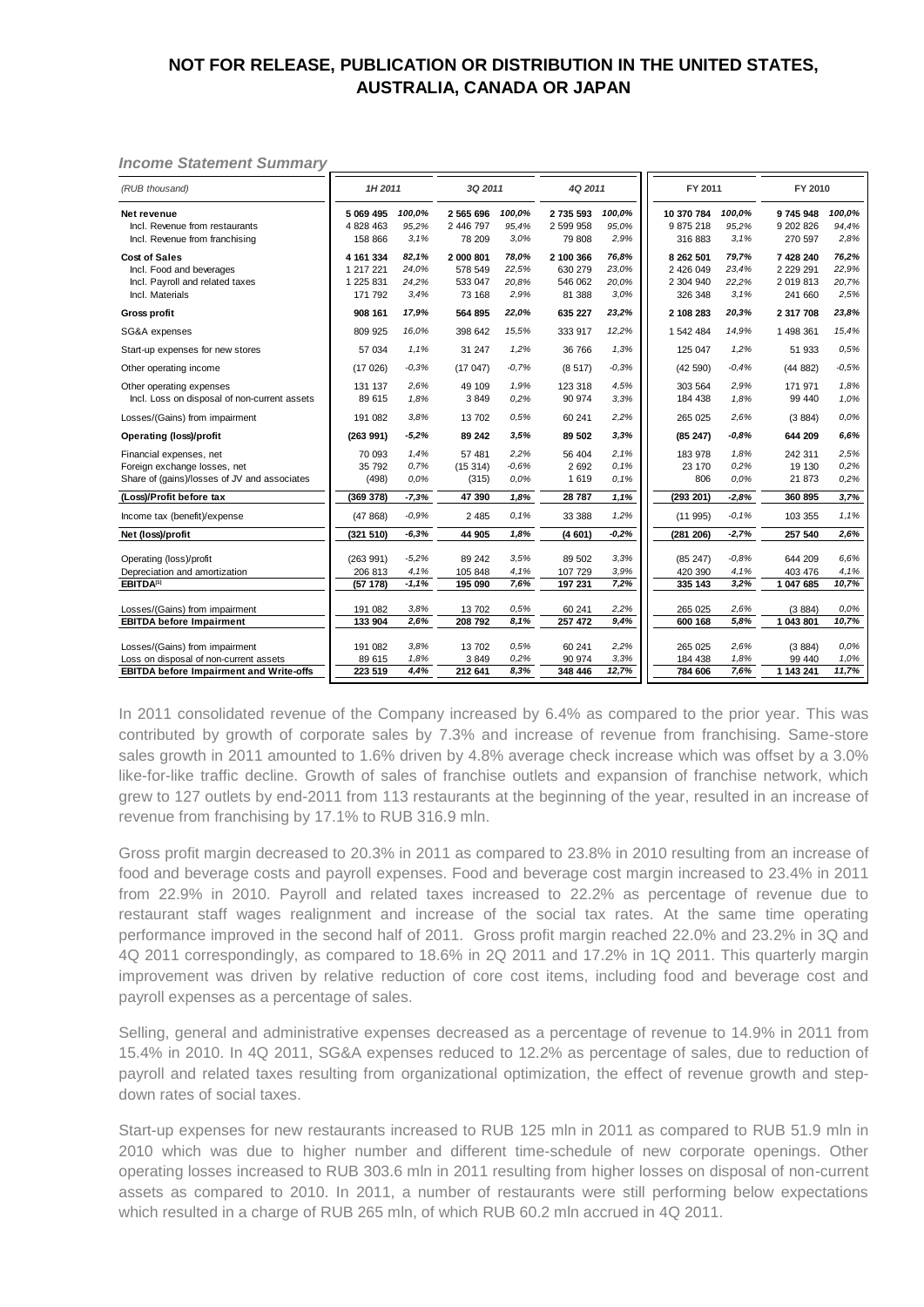Net financial expenses decreased by 24.1% as a result of lower average debt level and reduction of interest rates. Income tax credit in 2011 amounted to RUB 11.9 mln and Net loss for the period amounted to RUB 281.2 mln. Decline in operating profit margin resulted in EBITDA decrease to RUB 335.1 mln in 2011 from RUB 1,048 mln in 2010. EBITDA before non-cash items of impairment provision and non-current asset writeoffs amounted to RUB 784.6 mln in 2011, while the margin increased to 12.7% in 4Q 2011.

#### *Cash Flow Performance*

| (RUB thousand)                                                     | FY 2011   | FY 2010   | % change<br>Y-o-Y |
|--------------------------------------------------------------------|-----------|-----------|-------------------|
| Net cash flow from operating activities                            | 643 636   | 295 205   | 118,0%            |
| Incl. Cash flow before changes in operating assets and liabilities | 664 770   | 827 386   | $-19.7%$          |
| Incl. Change in operating assets and liabilities                   | (21134)   | (532 181) | $-96.0%$          |
| Net cash flow used in investing activities                         | (623 287) | (389933)  | 59,8%             |
| Net cash flow from financing activities                            | 11 732    | 206 407   | $-94.3%$          |
| Effect of exchange rate changes on cash & cash equivalents         | (14 690)  | (8412)    | 74.6%             |
| Net increase in cash & cash equivalents                            | 17 391    | 103 267   |                   |
| Cash & cash equivalents at beginning of the period                 | 216 510   | 113 243   | 91,2%             |
| Cash & cash equivalents at end of the period                       | 233 901   | 216 510   | 8.0%              |

Net cash from operating activities increased to RUB 643.6 mln in 2011 as compared to RUB 295.2 mln in 2010. Operating cash flow before changes in operating assets and liabilities decreased by 19.7% to RUB 664.8 mln in 2011.

Net cash used in investing activities amounted to RUB 623.3 mln in 2011 as compared to RUB 389.9 mln in 2010. During 2011, the Company opened 17 new corporate outlets and increased investments primarily related to purchase of equipment.

Net cash from financing activities amounted to RUB 11.7 mln in 2011 as compared to RUB 206.4 mln in 2010. During the year, the Company used RUB 61.7 mln for the purchase of treasury shares as part of the Share Appreciation Rights Program (SARP) for management and directors.

# *Debt and Liquidity (RUB thousand) % change* **Total Gross debt 1 500 699** *100,0%* **1 364 399** *100,0% 10,0%* Short-term debt 1 210 931 *80,7%* 276 934 *20,3%* Long-term debt 289 768 *19,3%* 1 087 465 *79,7%* **Net debt 1 266 798 1 147 889** *10,4%* **31 December 2011 31 December 2010**

**Net debt/EBITDA 3,8** *x* **1,1** *x*

Total gross debt increased by 10.0% in 2011 to RUB 1,550.7 mln, while Net debt increased by 10.4% as compared to December 31, 2010. Net debt/EBITDA (12M Rolling) ratio increased to 3.8x as of December 31, 2011 from 1.1x as of December 31, 2010 due mainly to EBITDA contraction in 2011.

*<sup>[1]</sup> EBITDA is calculated by adding back depreciation and amortization to profit from operating activities after impairment. EBITDA measures are not measurements of our operating performance under IFRS and should not be considered as an alternative to net profit, operating profit or any other performance measures derived in accordance with IFRS or as an alternative to cash flow from operating activities or as a measure of our liquidity. Our approach to calculating EBITDA may differ from the approach of other companies.*